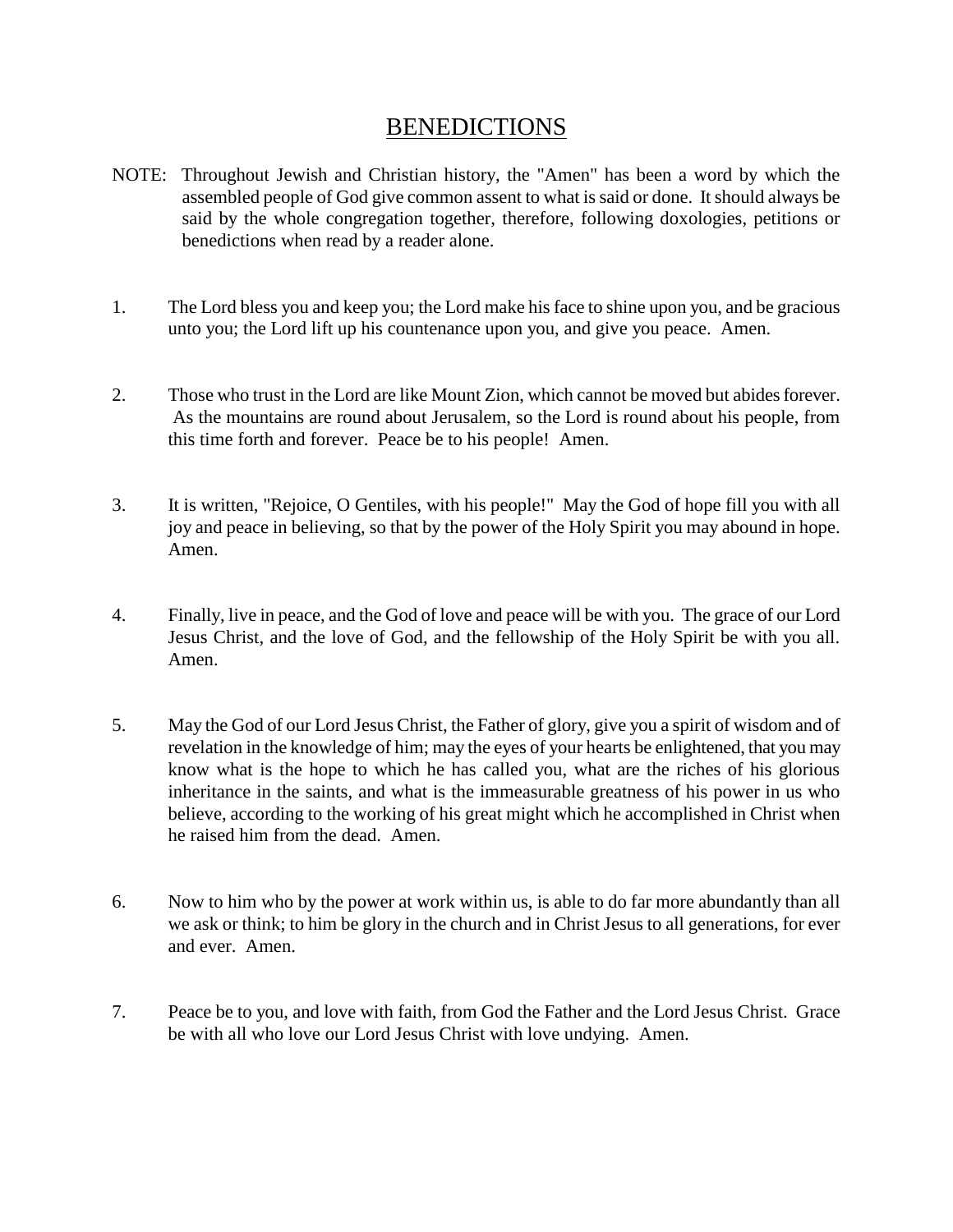- 8. May your love abound more and more, with knowledge and all discernment, so that you may approve what is excellent, and may be pure and blameless for the day of Christ, filled with the fruits of righteousness which come through Jesus Christ, to the glory and praise of God. Amen.
- 9. Finally, whatever is true, whatever is honorable, whatever is just, whatever is pure, whatever is lovely, whatever is gracious, if there is any excellence, if there is anything worthy of praise, think about these things. What you have learned and received, do; and the God of peace be with you. Amen.
- 10. May our God and Father himself, and our Lord Jesus, make you increase and abound in love to one another and to all, and may he establish your hearts unblamable in holiness before our God and Father, at the coming of our Lord Jesus with all his saints. Amen.
- 11. May the God of peace himself sanctify you wholly; and may your spirit and soul and body be kept sound and blameless at the coming of our Lord Jesus Christ. He who calls you is faithful, and he will do it. The grace of our Lord Jesus Christ be with you all. Amen.
- 12. Now may our Lord Jesus Christ himself, and God our Father, who loved us and gave us eternal comfort and good hope through grace, comfort your hearts and establish them in every good word and work. Amen.
- 13. Now may the God of peace, who brought again from the dead our Lord Jesus, the great shepherd of the sheep, by the blood of the eternal covenant, equip you with everything good that you may do his will, working in you that which is pleasing in his sight, through Jesus Christ, to whom be glory for ever and ever. Amen.
- 14. According to his promise we wait for new heavens and a new earth in which righteousness dwells. You, therefore, beloved, knowing this beforehand, beware lest you be carried away with the error of lawless men and lose you own stability. But grow in the grace and knowledge of our Lord and Savior Jesus Christ. To him be the glory both now and to the day of eternity. Amen.
- 15. We know that the Son of God has come and has given us understanding, to know him who is true; and we are in him who is true, in his Son Jesus Christ. This is the true God and eternal life. Little children, keep yourselves from idols. (1 John 5:20-21)